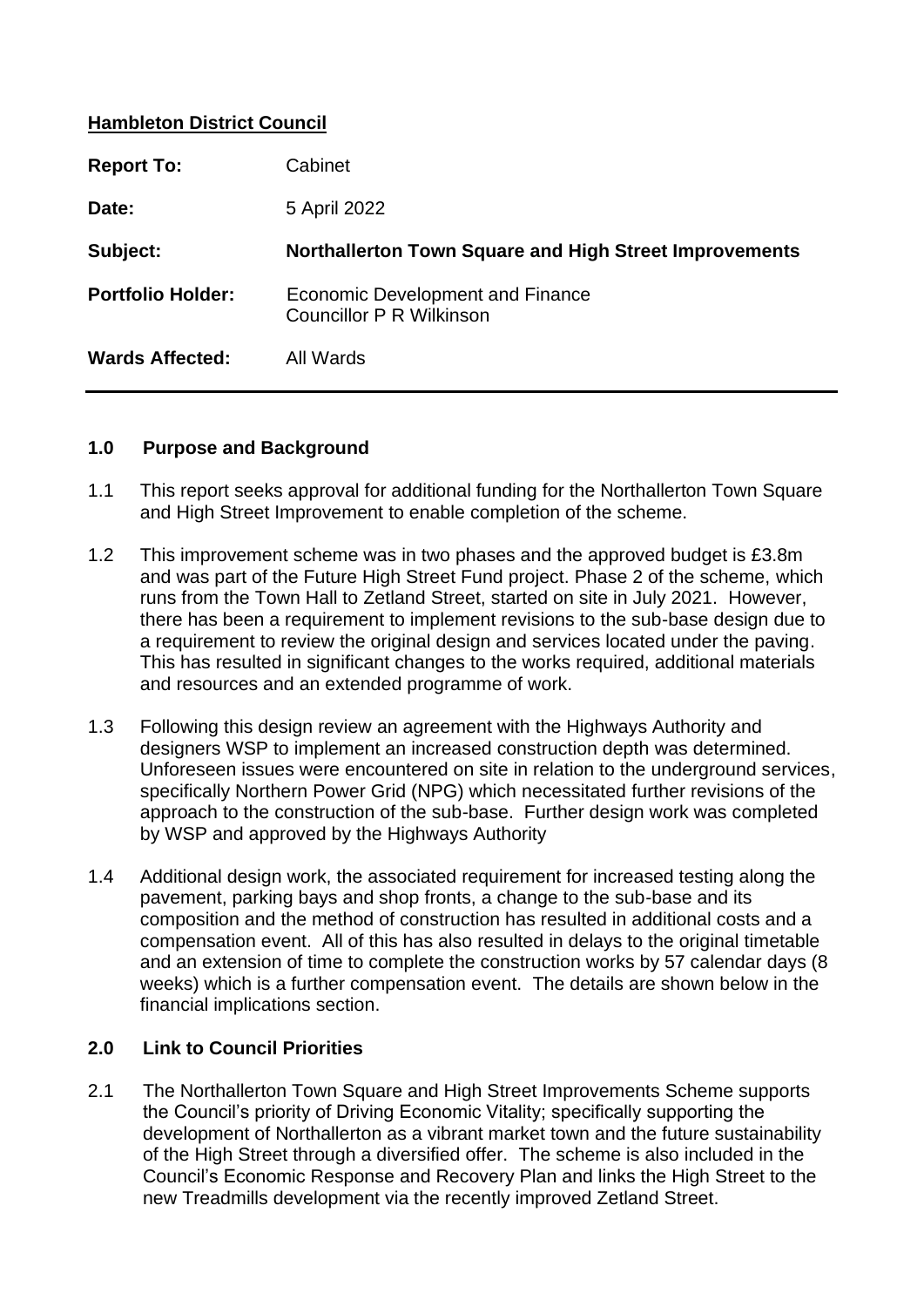2.2 The scheme is part of the Future High Street Fund project which is identified as a Key Project in the Council Plan 2019 – 2023.

## **3.0 Risk Assessment**

3.1 The key risk is in not approving the recommendation as shown below:-

| <b>Risk</b>                                           | <b>Implication</b>                                                               | <b>Gross</b><br><b>Prob</b> | <b>Gross</b><br><b>Imp</b> | <b>Gross</b><br><b>Total</b> | <b>Preventative</b><br><b>Action</b> | <b>Net</b><br><b>Prob</b> | <b>Net</b><br><b>Imp</b> | <b>Net</b><br>total |
|-------------------------------------------------------|----------------------------------------------------------------------------------|-----------------------------|----------------------------|------------------------------|--------------------------------------|---------------------------|--------------------------|---------------------|
| Final phase of<br>the scheme will<br>not be delivered | Full impact<br>and benefits<br>of the scheme<br>would not be<br>realised         | 5                           | 4                          | 20                           | Approve the<br>additional<br>budget  | $\overline{2}$            | 2                        | 4                   |
| Materials have<br>been purchased<br>upfront           | <b>Surplus</b><br>materials will<br>need to be<br>dealt with                     | 5                           | $\overline{4}$             | 20                           | Approve the<br>additional<br>budget  | $\overline{2}$            | 2                        | $\overline{4}$      |
| Reputational<br>Risk to the<br>Council                | Scheme is<br>high profile<br>and there is<br>an<br>expectation<br>about delivery | 5                           | 5                          | 25                           | Approve the<br>increased<br>budget   | 2                         | 3                        | 6                   |

3.2 The risk of not agreeing with the recommendation outweighs the risk of agreeing with the recommendation. It is therefore considered acceptable to approve the recommendation.

## **4.0 Financial Implications**

- 4.1 Considerable additional work was required from the Council's contractor as a result of the design change. This included increased construction depth, type of sub-base construction and additional materials which in turn protected the underground services. This compensation event has been determined with the contractor at an additional £517,284.
- 4.2 As stated in paragraph 1.4 above the contractual construction period needed to be extended by a further 8 weeks as a result of the changes that were required. This has resulted in a further compensation event for the additional work of £187,521,
- 4.3 The total additional cost required to complete the scheme is £704,805. Cabinet approval is sought to vire this funding from the Northallerton Complementary Scheme budget, in the approved 2022/23 Capital Programme. This will leave £11,500 in that budget.

### **5.0 Legal Implications**

5.1 Legal issues have been considered. The compensation events have been determined in line with the Council's contract with Galliford Try.